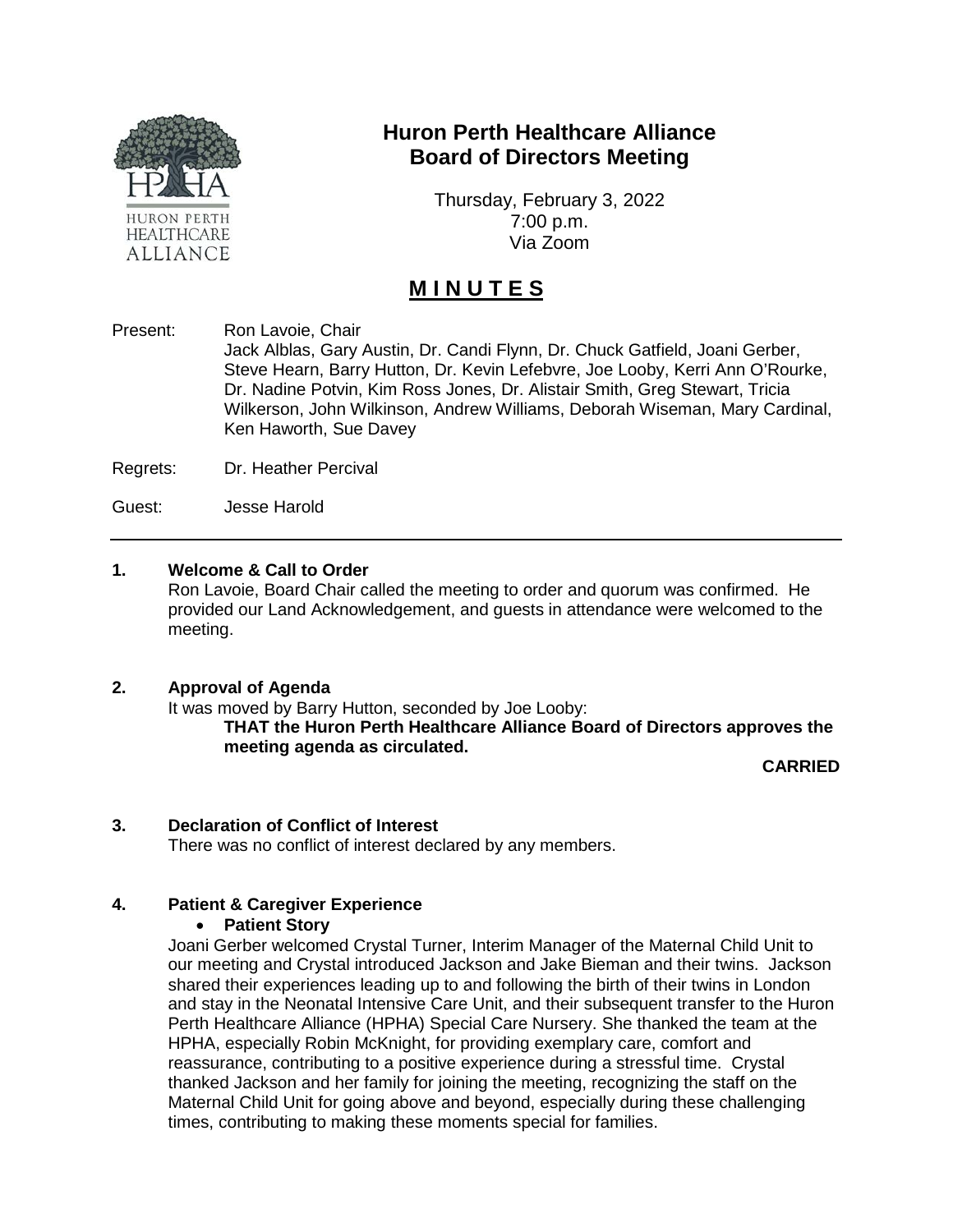On behalf of the Board, Ron Lavoie thanked Jackson and her family and Crystal for joining this portion of the meeting. He extended best wishes to the twins who will soon celebrate their first birthday - "Happy Birthday"!

#### **5. Board Education**

• Huron Perth & Area Ontario Health Team Update

Presented by: Mady Smith, Integration & Accountability Lead

Selena Hazlitt, Project Coordinator Priority Populations Mady and Selena provided an overview and update on the Huron Perth & Area Ontario Health Team (HPA-OHT), along with details on current and future priorities aligned with the OHT's commitments. Information regarding the work of the various advisory and working groups was also shared. Details were included in the slide deck pre-circulated. It was noted that the Collaboration Agreement is being finalized to roll out in February and discussions with Ontario Health regarding ongoing sustainability funding to continue to advance the work of the OHT are planned. Thanks was extended to the Board, patient partners and medical and staff leadership for their involvement and contributions to the HPA-OHT.

#### **6. Minutes of Previous Meetings**

**6.1 December 2, 2021**

It was moved by Steve Hearn, seconded by Gary Austin:

**THAT the Huron Perth Healthcare Alliance Board of Directors approves the minutes from the meeting held December 2, 2021.**

**CARRIED**

## **7. Consent Agenda**

It was moved by John Wilkinson, seconded by Steve Hearn:

**THAT the Huron Perth Healthcare Alliance Board of Directors approves the February 3, 2022 Consent Agenda that included reports from the:**

- **Chief Nursing Executive**
- **President & Chief Executive Officer**
- **Alliance Chief of Staff**

#### **CARRIED**

## **8. HPHA COVID-19 Update**

Andrew Williams and Dr. Kevin Lefebvre provided a provincial and local update. An outbreak was recently declared at the Clinton Site and members of the team are working with Huron Perth Public Health to manage the situation. This wave of the pandemic has resulted in staffing pressures with up to 100+ staff off at some points due to COVID, waiting for test results or being a high risk exposure. Huron Perth still has hospital admissions although not the volume of some larger centres in the province. Hospitals have been directed to reduce activity to only providing urgent or emergent care which impacts those waiting for surgery, diagnostic or clinic visits. As the province gradually lifts these restrictions, plans to increase activity with improved efficiencies and throughput are being developed, working with our regional partners and avoiding private care components. Operational costs related to the pandemic continue to be tracked and reimbursed by the province.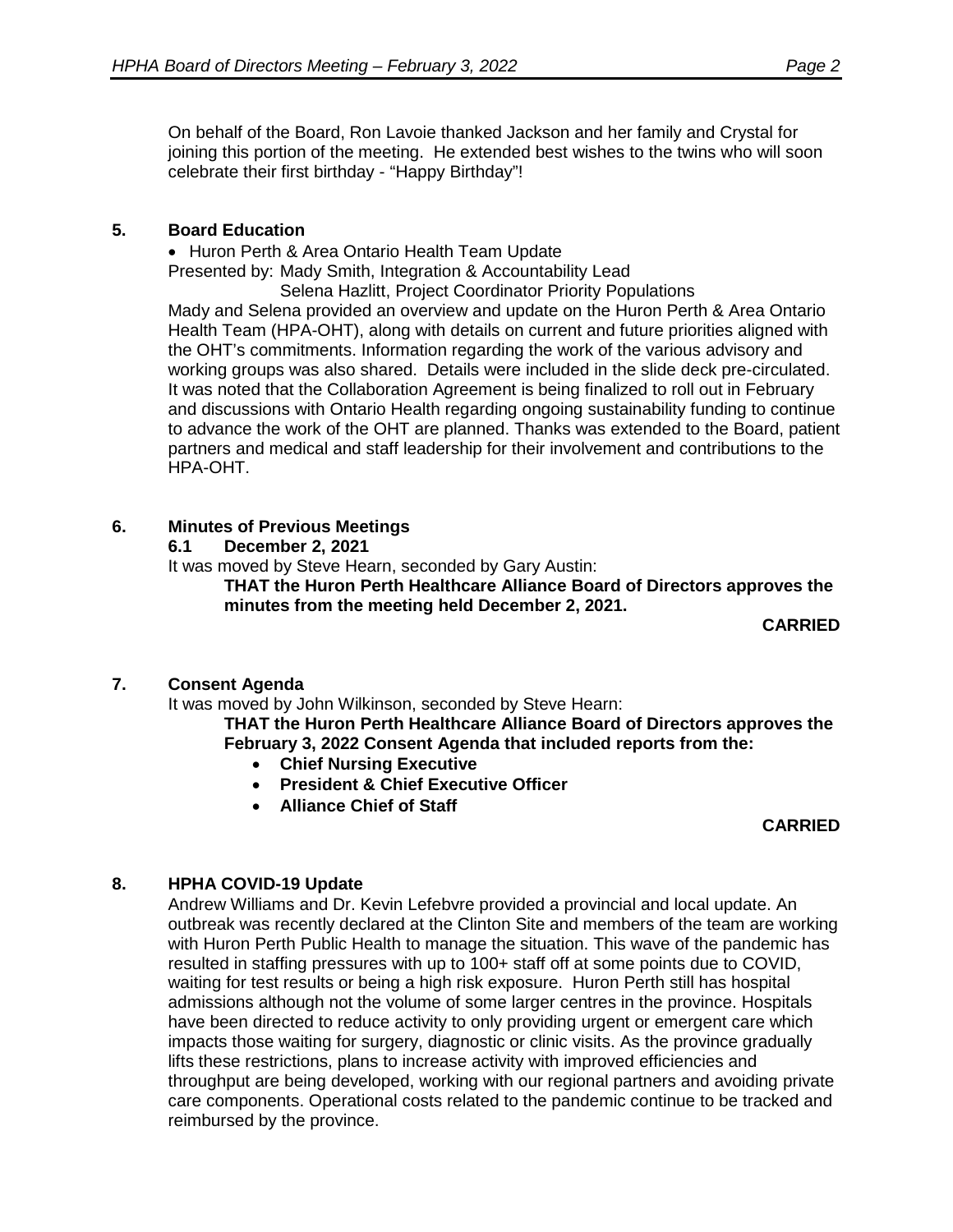#### **9. Governance**

#### **9.1 Board Committee Reports**

## **9.1.1 Governance & Stakeholder Relations Committee**

Greg Stewart presented highlights from the meeting held on January 25, 2022. The Committee reviewed the annual Board Self-Assessment survey results and highlights were reviewed. An update on accreditation was provided noting that the Huron Perth Healthcare Alliance (HPHA) will participate in a joint survey with partners of the Huron Perth & Area Ontario Health Team. The HPHA By-Laws are undergoing an annual review to include alignment with the Ontario Not-For-Profit Corporations Act. The Quarter 3 Communication Report was shared and the Communication Plan is undergoing a refresh. The status updates for the Quarter 3 Commitments to Our Communities was presented and planning is underway to set objectives for 2022/2023.

## **9.1.2 Quality Committee**

Kim Ross Jones presented the report from the meeting held January 26, 2022. Hospitals are required to submit an operational Quality Improvement Plan (QIP) for 2022/2023 and will participate in a collaborative QIP with the Huron Perth & Area Ontario Health Team (HPA-OHT) with the intent to adopt 100% of the Infection Prevention and Control (IPAC) policies of the HPA-OHT including addendums with policies as necessary to reflect hospital standards. The HPHA is developing a risk registry with a three-year selfassessment cycle to commence April 1, 2022.

## **9.1.3 Medical Advisory Committee**

Dr. Kevin Lefebvre presented the report from the meeting held January  $27<sup>th</sup>$ . He highlighted changes in leadership to include Dr. Jordan Radigan as the interim Medical Program Director for the Huron Perth Healthcare Alliance Laboratory and the Inter-Hospital Laboratory Partnership of 16 hospitals. Caitlin Keelan has stepped down as the Senior Midwife and Justine Wilson has stepped up into the Co-Lead role with Amanda Levencrown.

## **9.1.4 Resources & Audit Committee**

The Resources & Audit Committee met on January  $26<sup>th</sup>$  and Joe Looby presented the highlights from the report that included the current financial position of the organization. The Ministry of Health is not requesting a formal budget submission for 2022/2023 although an internal budget will be developed and presented to the Committee in May.

It was moved by Joe Looby, seconded by Steve Hearn:

#### **THAT the Huron Perth Healthcare Alliance Board of Directors approves the Quarter 3, December 31, 2021 financial statements and associated reports. CARRIED**

The Committee received a report that demonstrated operating indicators that have been negatively impacted by the pandemic related to staff turnover, separations, performance appraisals, sick days and workload complaints. Overall, Professional Staff recruitment and retention across the organization is doing well. It was noted that challenges exist with physician staffing of the Emergency Departments (ED) at the Clinton and Seaforth Sites who rely on local and locum physician coverage. A formal application has been submitted to HealthForceOntario who assists EDs with coverage although the need across the province for their assistance is strained due to need.